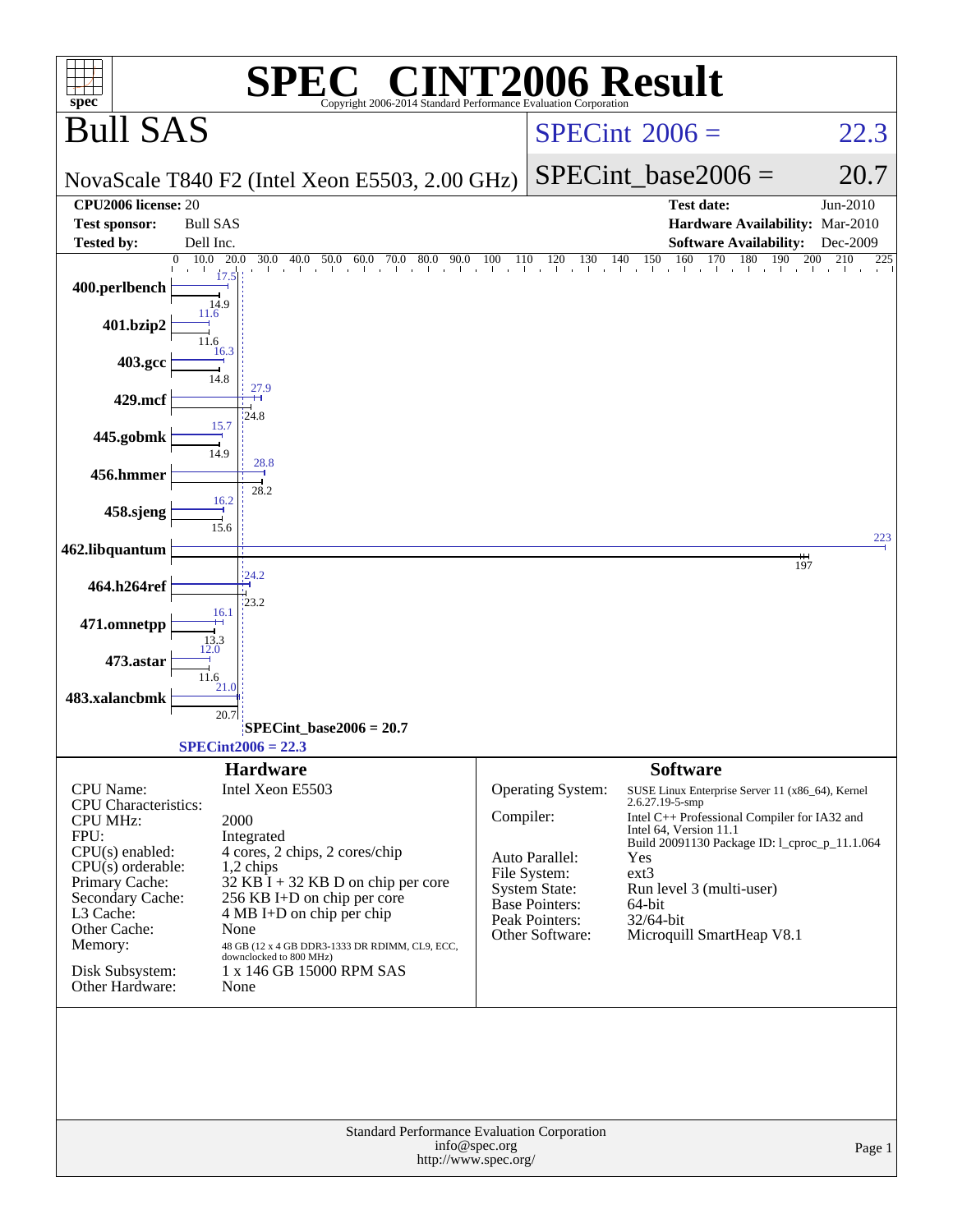

# **[SPEC CINT2006 Result](http://www.spec.org/auto/cpu2006/Docs/result-fields.html#SPECCINT2006Result)**

# Bull SAS

## $SPECint2006 = 22.3$  $SPECint2006 = 22.3$

NovaScale T840 F2 (Intel Xeon E5503, 2.00 GHz)

SPECint base2006 =  $20.7$ 

**[CPU2006 license:](http://www.spec.org/auto/cpu2006/Docs/result-fields.html#CPU2006license)** 20 **[Test date:](http://www.spec.org/auto/cpu2006/Docs/result-fields.html#Testdate)** Jun-2010 **[Test sponsor:](http://www.spec.org/auto/cpu2006/Docs/result-fields.html#Testsponsor)** Bull SAS **[Hardware Availability:](http://www.spec.org/auto/cpu2006/Docs/result-fields.html#HardwareAvailability)** Mar-2010 **[Tested by:](http://www.spec.org/auto/cpu2006/Docs/result-fields.html#Testedby)** Dell Inc. **[Software Availability:](http://www.spec.org/auto/cpu2006/Docs/result-fields.html#SoftwareAvailability)** Dec-2009

### **[Results Table](http://www.spec.org/auto/cpu2006/Docs/result-fields.html#ResultsTable)**

|                    |                |       | <b>Base</b>    |              |                |             |                |              | <b>Peak</b>    |              |                |              |
|--------------------|----------------|-------|----------------|--------------|----------------|-------------|----------------|--------------|----------------|--------------|----------------|--------------|
| <b>Benchmark</b>   | <b>Seconds</b> | Ratio | <b>Seconds</b> | <b>Ratio</b> | <b>Seconds</b> | Ratio       | <b>Seconds</b> | <b>Ratio</b> | <b>Seconds</b> | <b>Ratio</b> | <b>Seconds</b> | <b>Ratio</b> |
| 400.perlbench      | 662            | 14.8  | 655            | 14.9         | 653            | 15.0        | 558            | 17.5         | 560            | 17.4         | 558            | 17.5         |
| 401.bzip2          | 830            | 11.6  | 837            | 11.5         | 835            | <u>11.6</u> | 835            | 11.6         | 834            | <u>11.6</u>  | 833            | 11.6         |
| $403.\mathrm{gcc}$ | 541            | 14.9  | 543            | 14.8         | 543            | 14.8        | 493            | 16.3         | 492            | 16.4         | 493            | 16.3         |
| $429$ .mcf         | 370            | 24.6  | 368            | 24.8         | 368            | 24.8        | 353            | 25.8         | 326            | 28.0         | 327            | 27.9         |
| $445$ .gobmk       | 707            | 14.8  | 704            | 14.9         | 705            | 14.9        | 670            | 15.7         | 671            | 15.6         | 668            | 15.7         |
| $456.$ hmmer       | 329            | 28.3  | 330            | 28.2         | 333            | 28.0        | 324            | 28.8         | 324            | 28.8         | 322            | 29.0         |
| $458$ .sjeng       | 773            | 15.6  | 775            | 15.6         | 774            | 15.6        | 747            | 16.2         | 755            | 16.0         | 748            | 16.2         |
| 462.libquantum     | 104            | 199   | 105            | 197          | 106            | 196         | 93.0           | 223          | 93.0           | 223          | 93.0           | 223          |
| 464.h264ref        | 953            | 23.2  | 954            | 23.2         | 954            | 23.2        | 914            | 24.2         | 909            | 24.3         | 915            | 24.2         |
| 471.omnetpp        | 469            | 13.3  | 470            | 13.3         | 471            | 13.3        | 388            | 16.1         | 455            | 13.7         | 388            | 16.1         |
| $473$ . astar      | 602            | 11.7  | 603            | 11.6         | 606            | 11.6        | 585            | 12.0         | 588            | 11.9         | 585            | 12.0         |
| 483.xalancbmk      | 334            | 20.7  | 334            | 20.7         | 333            | 20.7        | 327            | 21.1         | 328            | 21.0         | 339            | 20.4         |

Results appear in the [order in which they were run.](http://www.spec.org/auto/cpu2006/Docs/result-fields.html#RunOrder) Bold underlined text [indicates a median measurement.](http://www.spec.org/auto/cpu2006/Docs/result-fields.html#Median)

### **[Operating System Notes](http://www.spec.org/auto/cpu2006/Docs/result-fields.html#OperatingSystemNotes)**

'ulimit -s unlimited' was used to set the stacksize to unlimited prior to run

### **[Platform Notes](http://www.spec.org/auto/cpu2006/Docs/result-fields.html#PlatformNotes)**

 BIOS Settings: Power Management = Maximum Performance (Default = Active Power Controller)

### **[General Notes](http://www.spec.org/auto/cpu2006/Docs/result-fields.html#GeneralNotes)**

 Binaries were compiled on SLES 10 with Binutils 2.18.50.0.7.20080502 OMP\_NUM\_THREADS set to number of cores KMP\_AFFINITY set to granularity=fine,scatter The Dell PowerEdge T610 and the Bull NovaScale T840 F2 models are electronically equivalent. The results have been measured on a Dell PowerEdge T610 model.

# **[Base Compiler Invocation](http://www.spec.org/auto/cpu2006/Docs/result-fields.html#BaseCompilerInvocation)**

[C benchmarks](http://www.spec.org/auto/cpu2006/Docs/result-fields.html#Cbenchmarks): [icc -m64](http://www.spec.org/cpu2006/results/res2010q3/cpu2006-20100706-12248.flags.html#user_CCbase_intel_icc_64bit_f346026e86af2a669e726fe758c88044)

[C++ benchmarks:](http://www.spec.org/auto/cpu2006/Docs/result-fields.html#CXXbenchmarks) [icpc -m64](http://www.spec.org/cpu2006/results/res2010q3/cpu2006-20100706-12248.flags.html#user_CXXbase_intel_icpc_64bit_fc66a5337ce925472a5c54ad6a0de310)

> Standard Performance Evaluation Corporation [info@spec.org](mailto:info@spec.org) <http://www.spec.org/>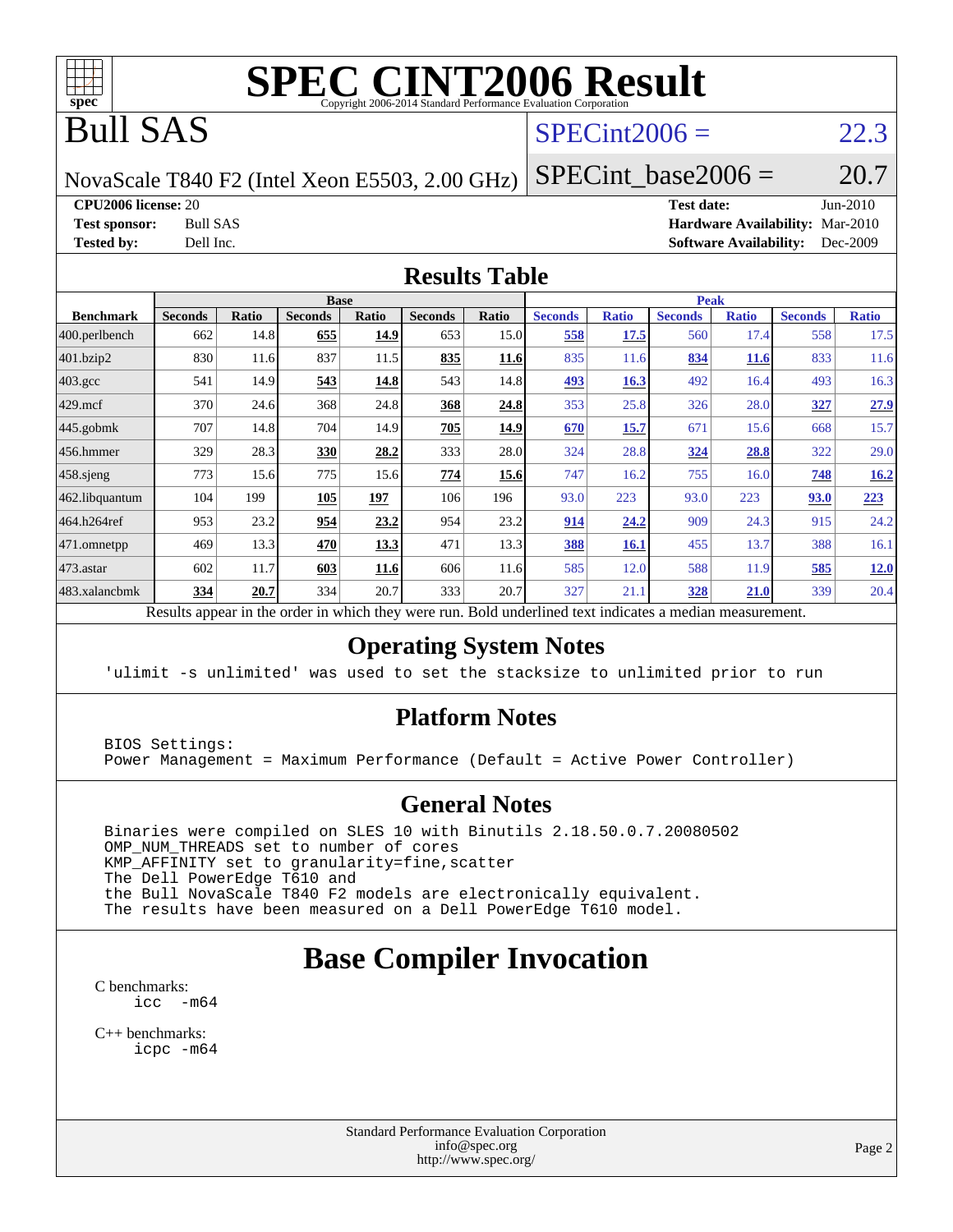

# **[SPEC CINT2006 Result](http://www.spec.org/auto/cpu2006/Docs/result-fields.html#SPECCINT2006Result)**

Bull SAS

 $SPECint2006 = 22.3$  $SPECint2006 = 22.3$ 

NovaScale T840 F2 (Intel Xeon E5503, 2.00 GHz)

SPECint base2006 =  $20.7$ 

**[CPU2006 license:](http://www.spec.org/auto/cpu2006/Docs/result-fields.html#CPU2006license)** 20 **[Test date:](http://www.spec.org/auto/cpu2006/Docs/result-fields.html#Testdate)** Jun-2010 **[Test sponsor:](http://www.spec.org/auto/cpu2006/Docs/result-fields.html#Testsponsor)** Bull SAS **[Hardware Availability:](http://www.spec.org/auto/cpu2006/Docs/result-fields.html#HardwareAvailability)** Mar-2010 **[Tested by:](http://www.spec.org/auto/cpu2006/Docs/result-fields.html#Testedby)** Dell Inc. **[Software Availability:](http://www.spec.org/auto/cpu2006/Docs/result-fields.html#SoftwareAvailability)** Dec-2009

### **[Base Portability Flags](http://www.spec.org/auto/cpu2006/Docs/result-fields.html#BasePortabilityFlags)**

 400.perlbench: [-DSPEC\\_CPU\\_LP64](http://www.spec.org/cpu2006/results/res2010q3/cpu2006-20100706-12248.flags.html#b400.perlbench_basePORTABILITY_DSPEC_CPU_LP64) [-DSPEC\\_CPU\\_LINUX\\_X64](http://www.spec.org/cpu2006/results/res2010q3/cpu2006-20100706-12248.flags.html#b400.perlbench_baseCPORTABILITY_DSPEC_CPU_LINUX_X64) 401.bzip2: [-DSPEC\\_CPU\\_LP64](http://www.spec.org/cpu2006/results/res2010q3/cpu2006-20100706-12248.flags.html#suite_basePORTABILITY401_bzip2_DSPEC_CPU_LP64) 403.gcc: [-DSPEC\\_CPU\\_LP64](http://www.spec.org/cpu2006/results/res2010q3/cpu2006-20100706-12248.flags.html#suite_basePORTABILITY403_gcc_DSPEC_CPU_LP64) 429.mcf: [-DSPEC\\_CPU\\_LP64](http://www.spec.org/cpu2006/results/res2010q3/cpu2006-20100706-12248.flags.html#suite_basePORTABILITY429_mcf_DSPEC_CPU_LP64) 445.gobmk: [-DSPEC\\_CPU\\_LP64](http://www.spec.org/cpu2006/results/res2010q3/cpu2006-20100706-12248.flags.html#suite_basePORTABILITY445_gobmk_DSPEC_CPU_LP64) 456.hmmer: [-DSPEC\\_CPU\\_LP64](http://www.spec.org/cpu2006/results/res2010q3/cpu2006-20100706-12248.flags.html#suite_basePORTABILITY456_hmmer_DSPEC_CPU_LP64) 458.sjeng: [-DSPEC\\_CPU\\_LP64](http://www.spec.org/cpu2006/results/res2010q3/cpu2006-20100706-12248.flags.html#suite_basePORTABILITY458_sjeng_DSPEC_CPU_LP64) 462.libquantum: [-DSPEC\\_CPU\\_LP64](http://www.spec.org/cpu2006/results/res2010q3/cpu2006-20100706-12248.flags.html#suite_basePORTABILITY462_libquantum_DSPEC_CPU_LP64) [-DSPEC\\_CPU\\_LINUX](http://www.spec.org/cpu2006/results/res2010q3/cpu2006-20100706-12248.flags.html#b462.libquantum_baseCPORTABILITY_DSPEC_CPU_LINUX) 464.h264ref: [-DSPEC\\_CPU\\_LP64](http://www.spec.org/cpu2006/results/res2010q3/cpu2006-20100706-12248.flags.html#suite_basePORTABILITY464_h264ref_DSPEC_CPU_LP64) 471.omnetpp: [-DSPEC\\_CPU\\_LP64](http://www.spec.org/cpu2006/results/res2010q3/cpu2006-20100706-12248.flags.html#suite_basePORTABILITY471_omnetpp_DSPEC_CPU_LP64) 473.astar: [-DSPEC\\_CPU\\_LP64](http://www.spec.org/cpu2006/results/res2010q3/cpu2006-20100706-12248.flags.html#suite_basePORTABILITY473_astar_DSPEC_CPU_LP64) 483.xalancbmk: [-DSPEC\\_CPU\\_LP64](http://www.spec.org/cpu2006/results/res2010q3/cpu2006-20100706-12248.flags.html#suite_basePORTABILITY483_xalancbmk_DSPEC_CPU_LP64) [-DSPEC\\_CPU\\_LINUX](http://www.spec.org/cpu2006/results/res2010q3/cpu2006-20100706-12248.flags.html#b483.xalancbmk_baseCXXPORTABILITY_DSPEC_CPU_LINUX)

### **[Base Optimization Flags](http://www.spec.org/auto/cpu2006/Docs/result-fields.html#BaseOptimizationFlags)**

[C benchmarks](http://www.spec.org/auto/cpu2006/Docs/result-fields.html#Cbenchmarks):

[-xSSE4.2](http://www.spec.org/cpu2006/results/res2010q3/cpu2006-20100706-12248.flags.html#user_CCbase_f-xSSE42_f91528193cf0b216347adb8b939d4107) [-ipo](http://www.spec.org/cpu2006/results/res2010q3/cpu2006-20100706-12248.flags.html#user_CCbase_f-ipo) [-O3](http://www.spec.org/cpu2006/results/res2010q3/cpu2006-20100706-12248.flags.html#user_CCbase_f-O3) [-no-prec-div](http://www.spec.org/cpu2006/results/res2010q3/cpu2006-20100706-12248.flags.html#user_CCbase_f-no-prec-div) [-static](http://www.spec.org/cpu2006/results/res2010q3/cpu2006-20100706-12248.flags.html#user_CCbase_f-static) [-parallel](http://www.spec.org/cpu2006/results/res2010q3/cpu2006-20100706-12248.flags.html#user_CCbase_f-parallel) [-opt-prefetch](http://www.spec.org/cpu2006/results/res2010q3/cpu2006-20100706-12248.flags.html#user_CCbase_f-opt-prefetch)

[C++ benchmarks:](http://www.spec.org/auto/cpu2006/Docs/result-fields.html#CXXbenchmarks)

[-xSSE4.2](http://www.spec.org/cpu2006/results/res2010q3/cpu2006-20100706-12248.flags.html#user_CXXbase_f-xSSE42_f91528193cf0b216347adb8b939d4107) [-ipo](http://www.spec.org/cpu2006/results/res2010q3/cpu2006-20100706-12248.flags.html#user_CXXbase_f-ipo) [-O3](http://www.spec.org/cpu2006/results/res2010q3/cpu2006-20100706-12248.flags.html#user_CXXbase_f-O3) [-no-prec-div](http://www.spec.org/cpu2006/results/res2010q3/cpu2006-20100706-12248.flags.html#user_CXXbase_f-no-prec-div) [-opt-prefetch](http://www.spec.org/cpu2006/results/res2010q3/cpu2006-20100706-12248.flags.html#user_CXXbase_f-opt-prefetch) [-Wl,-z,muldefs](http://www.spec.org/cpu2006/results/res2010q3/cpu2006-20100706-12248.flags.html#user_CXXbase_link_force_multiple1_74079c344b956b9658436fd1b6dd3a8a) [-L/home/cmplr/usr3/alrahate/cpu2006.1.1.ic11.1/libic11.1-64bit -lsmartheap64](http://www.spec.org/cpu2006/results/res2010q3/cpu2006-20100706-12248.flags.html#user_CXXbase_SmartHeap64_e2306cda84805d1ab360117a79ff779c)

### **[Base Other Flags](http://www.spec.org/auto/cpu2006/Docs/result-fields.html#BaseOtherFlags)**

[C benchmarks](http://www.spec.org/auto/cpu2006/Docs/result-fields.html#Cbenchmarks):

403.gcc: [-Dalloca=\\_alloca](http://www.spec.org/cpu2006/results/res2010q3/cpu2006-20100706-12248.flags.html#b403.gcc_baseEXTRA_CFLAGS_Dalloca_be3056838c12de2578596ca5467af7f3)

## **[Peak Compiler Invocation](http://www.spec.org/auto/cpu2006/Docs/result-fields.html#PeakCompilerInvocation)**

[C benchmarks \(except as noted below\)](http://www.spec.org/auto/cpu2006/Docs/result-fields.html#Cbenchmarksexceptasnotedbelow):

[icc -m64](http://www.spec.org/cpu2006/results/res2010q3/cpu2006-20100706-12248.flags.html#user_CCpeak_intel_icc_64bit_f346026e86af2a669e726fe758c88044)

400.perlbench: [icc -m32](http://www.spec.org/cpu2006/results/res2010q3/cpu2006-20100706-12248.flags.html#user_peakCCLD400_perlbench_intel_icc_32bit_a6a621f8d50482236b970c6ac5f55f93)

429.mcf: [icc -m32](http://www.spec.org/cpu2006/results/res2010q3/cpu2006-20100706-12248.flags.html#user_peakCCLD429_mcf_intel_icc_32bit_a6a621f8d50482236b970c6ac5f55f93)

445.gobmk: [icc -m32](http://www.spec.org/cpu2006/results/res2010q3/cpu2006-20100706-12248.flags.html#user_peakCCLD445_gobmk_intel_icc_32bit_a6a621f8d50482236b970c6ac5f55f93)

464.h264ref: [icc -m32](http://www.spec.org/cpu2006/results/res2010q3/cpu2006-20100706-12248.flags.html#user_peakCCLD464_h264ref_intel_icc_32bit_a6a621f8d50482236b970c6ac5f55f93)

[C++ benchmarks \(except as noted below\):](http://www.spec.org/auto/cpu2006/Docs/result-fields.html#CXXbenchmarksexceptasnotedbelow) [icpc -m32](http://www.spec.org/cpu2006/results/res2010q3/cpu2006-20100706-12248.flags.html#user_CXXpeak_intel_icpc_32bit_4e5a5ef1a53fd332b3c49e69c3330699)

Continued on next page

Standard Performance Evaluation Corporation [info@spec.org](mailto:info@spec.org) <http://www.spec.org/>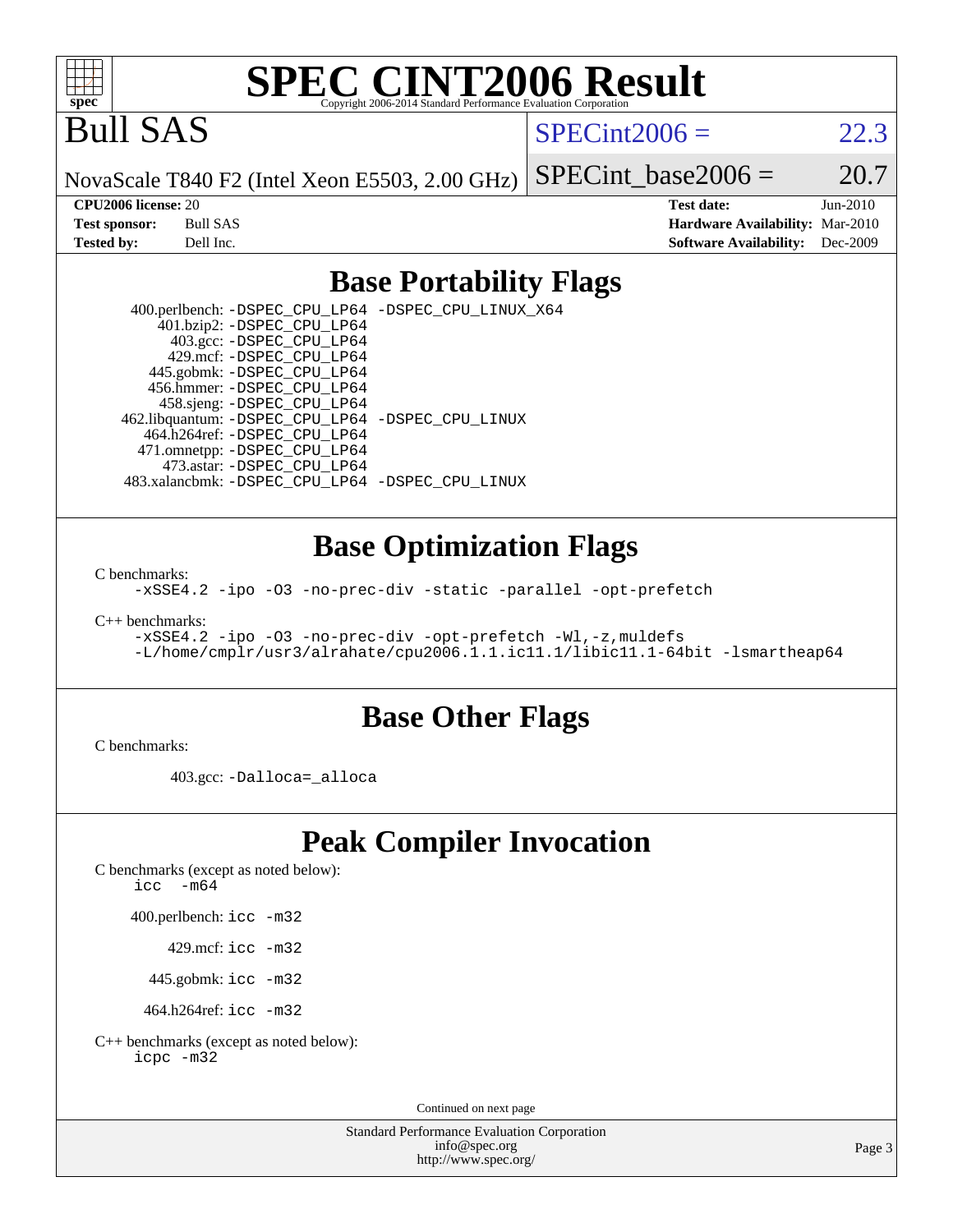

# **[SPEC CINT2006 Result](http://www.spec.org/auto/cpu2006/Docs/result-fields.html#SPECCINT2006Result)**

Bull SAS

 $SPECint2006 = 22.3$  $SPECint2006 = 22.3$ 

NovaScale T840 F2 (Intel Xeon E5503, 2.00 GHz)

SPECint base2006 =  $20.7$ 

**[CPU2006 license:](http://www.spec.org/auto/cpu2006/Docs/result-fields.html#CPU2006license)** 20 **[Test date:](http://www.spec.org/auto/cpu2006/Docs/result-fields.html#Testdate)** Jun-2010 **[Test sponsor:](http://www.spec.org/auto/cpu2006/Docs/result-fields.html#Testsponsor)** Bull SAS **[Hardware Availability:](http://www.spec.org/auto/cpu2006/Docs/result-fields.html#HardwareAvailability)** Mar-2010 **[Tested by:](http://www.spec.org/auto/cpu2006/Docs/result-fields.html#Testedby)** Dell Inc. **[Software Availability:](http://www.spec.org/auto/cpu2006/Docs/result-fields.html#SoftwareAvailability)** Dec-2009

# **[Peak Compiler Invocation \(Continued\)](http://www.spec.org/auto/cpu2006/Docs/result-fields.html#PeakCompilerInvocation)**

473.astar: [icpc -m64](http://www.spec.org/cpu2006/results/res2010q3/cpu2006-20100706-12248.flags.html#user_peakCXXLD473_astar_intel_icpc_64bit_fc66a5337ce925472a5c54ad6a0de310)

## **[Peak Portability Flags](http://www.spec.org/auto/cpu2006/Docs/result-fields.html#PeakPortabilityFlags)**

400.perlbench: [-DSPEC\\_CPU\\_LINUX\\_IA32](http://www.spec.org/cpu2006/results/res2010q3/cpu2006-20100706-12248.flags.html#b400.perlbench_peakCPORTABILITY_DSPEC_CPU_LINUX_IA32)

 401.bzip2: [-DSPEC\\_CPU\\_LP64](http://www.spec.org/cpu2006/results/res2010q3/cpu2006-20100706-12248.flags.html#suite_peakPORTABILITY401_bzip2_DSPEC_CPU_LP64) 403.gcc: [-DSPEC\\_CPU\\_LP64](http://www.spec.org/cpu2006/results/res2010q3/cpu2006-20100706-12248.flags.html#suite_peakPORTABILITY403_gcc_DSPEC_CPU_LP64) 456.hmmer: [-DSPEC\\_CPU\\_LP64](http://www.spec.org/cpu2006/results/res2010q3/cpu2006-20100706-12248.flags.html#suite_peakPORTABILITY456_hmmer_DSPEC_CPU_LP64) 458.sjeng: [-DSPEC\\_CPU\\_LP64](http://www.spec.org/cpu2006/results/res2010q3/cpu2006-20100706-12248.flags.html#suite_peakPORTABILITY458_sjeng_DSPEC_CPU_LP64) 462.libquantum: [-DSPEC\\_CPU\\_LP64](http://www.spec.org/cpu2006/results/res2010q3/cpu2006-20100706-12248.flags.html#suite_peakPORTABILITY462_libquantum_DSPEC_CPU_LP64) [-DSPEC\\_CPU\\_LINUX](http://www.spec.org/cpu2006/results/res2010q3/cpu2006-20100706-12248.flags.html#b462.libquantum_peakCPORTABILITY_DSPEC_CPU_LINUX) 473.astar: [-DSPEC\\_CPU\\_LP64](http://www.spec.org/cpu2006/results/res2010q3/cpu2006-20100706-12248.flags.html#suite_peakPORTABILITY473_astar_DSPEC_CPU_LP64) 483.xalancbmk: [-DSPEC\\_CPU\\_LINUX](http://www.spec.org/cpu2006/results/res2010q3/cpu2006-20100706-12248.flags.html#b483.xalancbmk_peakCXXPORTABILITY_DSPEC_CPU_LINUX)

# **[Peak Optimization Flags](http://www.spec.org/auto/cpu2006/Docs/result-fields.html#PeakOptimizationFlags)**

[C benchmarks](http://www.spec.org/auto/cpu2006/Docs/result-fields.html#Cbenchmarks):

 400.perlbench: [-xSSE4.2](http://www.spec.org/cpu2006/results/res2010q3/cpu2006-20100706-12248.flags.html#user_peakPASS2_CFLAGSPASS2_LDCFLAGS400_perlbench_f-xSSE42_f91528193cf0b216347adb8b939d4107)(pass 2) [-prof-gen](http://www.spec.org/cpu2006/results/res2010q3/cpu2006-20100706-12248.flags.html#user_peakPASS1_CFLAGSPASS1_LDCFLAGS400_perlbench_prof_gen_e43856698f6ca7b7e442dfd80e94a8fc)(pass 1) [-ipo](http://www.spec.org/cpu2006/results/res2010q3/cpu2006-20100706-12248.flags.html#user_peakPASS2_CFLAGSPASS2_LDCFLAGS400_perlbench_f-ipo)(pass 2) [-O3](http://www.spec.org/cpu2006/results/res2010q3/cpu2006-20100706-12248.flags.html#user_peakPASS2_CFLAGSPASS2_LDCFLAGS400_perlbench_f-O3)(pass 2) [-no-prec-div](http://www.spec.org/cpu2006/results/res2010q3/cpu2006-20100706-12248.flags.html#user_peakPASS2_CFLAGSPASS2_LDCFLAGS400_perlbench_f-no-prec-div)(pass 2) [-static](http://www.spec.org/cpu2006/results/res2010q3/cpu2006-20100706-12248.flags.html#user_peakPASS2_CFLAGSPASS2_LDCFLAGS400_perlbench_f-static)(pass 2) [-prof-use](http://www.spec.org/cpu2006/results/res2010q3/cpu2006-20100706-12248.flags.html#user_peakPASS2_CFLAGSPASS2_LDCFLAGS400_perlbench_prof_use_bccf7792157ff70d64e32fe3e1250b55)(pass 2) [-ansi-alias](http://www.spec.org/cpu2006/results/res2010q3/cpu2006-20100706-12248.flags.html#user_peakCOPTIMIZE400_perlbench_f-ansi-alias) [-opt-prefetch](http://www.spec.org/cpu2006/results/res2010q3/cpu2006-20100706-12248.flags.html#user_peakCOPTIMIZE400_perlbench_f-opt-prefetch) 401.bzip2: [-xSSE4.2](http://www.spec.org/cpu2006/results/res2010q3/cpu2006-20100706-12248.flags.html#user_peakPASS2_CFLAGSPASS2_LDCFLAGS401_bzip2_f-xSSE42_f91528193cf0b216347adb8b939d4107)(pass 2) [-prof-gen](http://www.spec.org/cpu2006/results/res2010q3/cpu2006-20100706-12248.flags.html#user_peakPASS1_CFLAGSPASS1_LDCFLAGS401_bzip2_prof_gen_e43856698f6ca7b7e442dfd80e94a8fc)(pass 1) [-ipo](http://www.spec.org/cpu2006/results/res2010q3/cpu2006-20100706-12248.flags.html#user_peakPASS2_CFLAGSPASS2_LDCFLAGS401_bzip2_f-ipo)(pass 2) [-O3](http://www.spec.org/cpu2006/results/res2010q3/cpu2006-20100706-12248.flags.html#user_peakPASS2_CFLAGSPASS2_LDCFLAGS401_bzip2_f-O3)(pass 2) [-no-prec-div](http://www.spec.org/cpu2006/results/res2010q3/cpu2006-20100706-12248.flags.html#user_peakCOPTIMIZEPASS2_CFLAGSPASS2_LDCFLAGS401_bzip2_f-no-prec-div) [-static](http://www.spec.org/cpu2006/results/res2010q3/cpu2006-20100706-12248.flags.html#user_peakPASS2_CFLAGSPASS2_LDCFLAGS401_bzip2_f-static)(pass 2) [-prof-use](http://www.spec.org/cpu2006/results/res2010q3/cpu2006-20100706-12248.flags.html#user_peakPASS2_CFLAGSPASS2_LDCFLAGS401_bzip2_prof_use_bccf7792157ff70d64e32fe3e1250b55)(pass 2) [-auto-ilp32](http://www.spec.org/cpu2006/results/res2010q3/cpu2006-20100706-12248.flags.html#user_peakCOPTIMIZE401_bzip2_f-auto-ilp32) [-opt-prefetch](http://www.spec.org/cpu2006/results/res2010q3/cpu2006-20100706-12248.flags.html#user_peakCOPTIMIZE401_bzip2_f-opt-prefetch) [-ansi-alias](http://www.spec.org/cpu2006/results/res2010q3/cpu2006-20100706-12248.flags.html#user_peakCOPTIMIZE401_bzip2_f-ansi-alias) 403.gcc: [-xSSE4.2](http://www.spec.org/cpu2006/results/res2010q3/cpu2006-20100706-12248.flags.html#user_peakCOPTIMIZE403_gcc_f-xSSE42_f91528193cf0b216347adb8b939d4107) [-ipo](http://www.spec.org/cpu2006/results/res2010q3/cpu2006-20100706-12248.flags.html#user_peakCOPTIMIZE403_gcc_f-ipo) [-O3](http://www.spec.org/cpu2006/results/res2010q3/cpu2006-20100706-12248.flags.html#user_peakCOPTIMIZE403_gcc_f-O3) [-no-prec-div](http://www.spec.org/cpu2006/results/res2010q3/cpu2006-20100706-12248.flags.html#user_peakCOPTIMIZE403_gcc_f-no-prec-div) [-static](http://www.spec.org/cpu2006/results/res2010q3/cpu2006-20100706-12248.flags.html#user_peakCOPTIMIZE403_gcc_f-static) [-inline-calloc](http://www.spec.org/cpu2006/results/res2010q3/cpu2006-20100706-12248.flags.html#user_peakCOPTIMIZE403_gcc_f-inline-calloc) [-opt-malloc-options=3](http://www.spec.org/cpu2006/results/res2010q3/cpu2006-20100706-12248.flags.html#user_peakCOPTIMIZE403_gcc_f-opt-malloc-options_13ab9b803cf986b4ee62f0a5998c2238) [-auto-ilp32](http://www.spec.org/cpu2006/results/res2010q3/cpu2006-20100706-12248.flags.html#user_peakCOPTIMIZE403_gcc_f-auto-ilp32) 429.mcf: [-xSSE4.2](http://www.spec.org/cpu2006/results/res2010q3/cpu2006-20100706-12248.flags.html#user_peakCOPTIMIZE429_mcf_f-xSSE42_f91528193cf0b216347adb8b939d4107) [-ipo](http://www.spec.org/cpu2006/results/res2010q3/cpu2006-20100706-12248.flags.html#user_peakCOPTIMIZE429_mcf_f-ipo) [-O3](http://www.spec.org/cpu2006/results/res2010q3/cpu2006-20100706-12248.flags.html#user_peakCOPTIMIZE429_mcf_f-O3) [-no-prec-div](http://www.spec.org/cpu2006/results/res2010q3/cpu2006-20100706-12248.flags.html#user_peakCOPTIMIZE429_mcf_f-no-prec-div) [-static](http://www.spec.org/cpu2006/results/res2010q3/cpu2006-20100706-12248.flags.html#user_peakCOPTIMIZE429_mcf_f-static) [-opt-prefetch](http://www.spec.org/cpu2006/results/res2010q3/cpu2006-20100706-12248.flags.html#user_peakCOPTIMIZE429_mcf_f-opt-prefetch) 445.gobmk: [-xSSE4.2](http://www.spec.org/cpu2006/results/res2010q3/cpu2006-20100706-12248.flags.html#user_peakPASS2_CFLAGSPASS2_LDCFLAGS445_gobmk_f-xSSE42_f91528193cf0b216347adb8b939d4107)(pass 2) [-prof-gen](http://www.spec.org/cpu2006/results/res2010q3/cpu2006-20100706-12248.flags.html#user_peakPASS1_CFLAGSPASS1_LDCFLAGS445_gobmk_prof_gen_e43856698f6ca7b7e442dfd80e94a8fc)(pass 1) [-prof-use](http://www.spec.org/cpu2006/results/res2010q3/cpu2006-20100706-12248.flags.html#user_peakPASS2_CFLAGSPASS2_LDCFLAGS445_gobmk_prof_use_bccf7792157ff70d64e32fe3e1250b55)(pass 2) [-O2](http://www.spec.org/cpu2006/results/res2010q3/cpu2006-20100706-12248.flags.html#user_peakCOPTIMIZE445_gobmk_f-O2) [-ipo](http://www.spec.org/cpu2006/results/res2010q3/cpu2006-20100706-12248.flags.html#user_peakCOPTIMIZE445_gobmk_f-ipo) [-no-prec-div](http://www.spec.org/cpu2006/results/res2010q3/cpu2006-20100706-12248.flags.html#user_peakCOPTIMIZE445_gobmk_f-no-prec-div) [-ansi-alias](http://www.spec.org/cpu2006/results/res2010q3/cpu2006-20100706-12248.flags.html#user_peakCOPTIMIZE445_gobmk_f-ansi-alias) 456.hmmer: [-xSSE4.2](http://www.spec.org/cpu2006/results/res2010q3/cpu2006-20100706-12248.flags.html#user_peakCOPTIMIZE456_hmmer_f-xSSE42_f91528193cf0b216347adb8b939d4107) [-ipo](http://www.spec.org/cpu2006/results/res2010q3/cpu2006-20100706-12248.flags.html#user_peakCOPTIMIZE456_hmmer_f-ipo) [-O3](http://www.spec.org/cpu2006/results/res2010q3/cpu2006-20100706-12248.flags.html#user_peakCOPTIMIZE456_hmmer_f-O3) [-no-prec-div](http://www.spec.org/cpu2006/results/res2010q3/cpu2006-20100706-12248.flags.html#user_peakCOPTIMIZE456_hmmer_f-no-prec-div) [-static](http://www.spec.org/cpu2006/results/res2010q3/cpu2006-20100706-12248.flags.html#user_peakCOPTIMIZE456_hmmer_f-static) [-unroll2](http://www.spec.org/cpu2006/results/res2010q3/cpu2006-20100706-12248.flags.html#user_peakCOPTIMIZE456_hmmer_f-unroll_784dae83bebfb236979b41d2422d7ec2) [-ansi-alias](http://www.spec.org/cpu2006/results/res2010q3/cpu2006-20100706-12248.flags.html#user_peakCOPTIMIZE456_hmmer_f-ansi-alias) [-auto-ilp32](http://www.spec.org/cpu2006/results/res2010q3/cpu2006-20100706-12248.flags.html#user_peakCOPTIMIZE456_hmmer_f-auto-ilp32) 458.sjeng: [-xSSE4.2](http://www.spec.org/cpu2006/results/res2010q3/cpu2006-20100706-12248.flags.html#user_peakPASS2_CFLAGSPASS2_LDCFLAGS458_sjeng_f-xSSE42_f91528193cf0b216347adb8b939d4107)(pass 2) [-prof-gen](http://www.spec.org/cpu2006/results/res2010q3/cpu2006-20100706-12248.flags.html#user_peakPASS1_CFLAGSPASS1_LDCFLAGS458_sjeng_prof_gen_e43856698f6ca7b7e442dfd80e94a8fc)(pass 1) [-ipo](http://www.spec.org/cpu2006/results/res2010q3/cpu2006-20100706-12248.flags.html#user_peakPASS2_CFLAGSPASS2_LDCFLAGS458_sjeng_f-ipo)(pass 2) [-O3](http://www.spec.org/cpu2006/results/res2010q3/cpu2006-20100706-12248.flags.html#user_peakPASS2_CFLAGSPASS2_LDCFLAGS458_sjeng_f-O3)(pass 2) [-no-prec-div](http://www.spec.org/cpu2006/results/res2010q3/cpu2006-20100706-12248.flags.html#user_peakPASS2_CFLAGSPASS2_LDCFLAGS458_sjeng_f-no-prec-div)(pass 2) [-static](http://www.spec.org/cpu2006/results/res2010q3/cpu2006-20100706-12248.flags.html#user_peakPASS2_CFLAGSPASS2_LDCFLAGS458_sjeng_f-static)(pass 2) [-prof-use](http://www.spec.org/cpu2006/results/res2010q3/cpu2006-20100706-12248.flags.html#user_peakPASS2_CFLAGSPASS2_LDCFLAGS458_sjeng_prof_use_bccf7792157ff70d64e32fe3e1250b55)(pass 2) [-unroll4](http://www.spec.org/cpu2006/results/res2010q3/cpu2006-20100706-12248.flags.html#user_peakCOPTIMIZE458_sjeng_f-unroll_4e5e4ed65b7fd20bdcd365bec371b81f) 462.libquantum: [-xSSE4.2](http://www.spec.org/cpu2006/results/res2010q3/cpu2006-20100706-12248.flags.html#user_peakCOPTIMIZE462_libquantum_f-xSSE42_f91528193cf0b216347adb8b939d4107) [-ipo](http://www.spec.org/cpu2006/results/res2010q3/cpu2006-20100706-12248.flags.html#user_peakCOPTIMIZE462_libquantum_f-ipo) [-O3](http://www.spec.org/cpu2006/results/res2010q3/cpu2006-20100706-12248.flags.html#user_peakCOPTIMIZE462_libquantum_f-O3) [-no-prec-div](http://www.spec.org/cpu2006/results/res2010q3/cpu2006-20100706-12248.flags.html#user_peakCOPTIMIZE462_libquantum_f-no-prec-div) [-static](http://www.spec.org/cpu2006/results/res2010q3/cpu2006-20100706-12248.flags.html#user_peakCOPTIMIZE462_libquantum_f-static) [-parallel](http://www.spec.org/cpu2006/results/res2010q3/cpu2006-20100706-12248.flags.html#user_peakCOPTIMIZE462_libquantum_f-parallel) [-opt-prefetch](http://www.spec.org/cpu2006/results/res2010q3/cpu2006-20100706-12248.flags.html#user_peakCOPTIMIZE462_libquantum_f-opt-prefetch) [-par-schedule-static=32768](http://www.spec.org/cpu2006/results/res2010q3/cpu2006-20100706-12248.flags.html#user_peakCOPTIMIZE462_libquantum_f-par-schedule_9386bcd99ba64e99ee01d1aafefddd14) [-ansi-alias](http://www.spec.org/cpu2006/results/res2010q3/cpu2006-20100706-12248.flags.html#user_peakCOPTIMIZE462_libquantum_f-ansi-alias) 464.h264ref: [-xSSE4.2](http://www.spec.org/cpu2006/results/res2010q3/cpu2006-20100706-12248.flags.html#user_peakPASS2_CFLAGSPASS2_LDCFLAGS464_h264ref_f-xSSE42_f91528193cf0b216347adb8b939d4107)(pass 2) [-prof-gen](http://www.spec.org/cpu2006/results/res2010q3/cpu2006-20100706-12248.flags.html#user_peakPASS1_CFLAGSPASS1_LDCFLAGS464_h264ref_prof_gen_e43856698f6ca7b7e442dfd80e94a8fc)(pass 1) [-ipo](http://www.spec.org/cpu2006/results/res2010q3/cpu2006-20100706-12248.flags.html#user_peakPASS2_CFLAGSPASS2_LDCFLAGS464_h264ref_f-ipo)(pass 2) [-O3](http://www.spec.org/cpu2006/results/res2010q3/cpu2006-20100706-12248.flags.html#user_peakPASS2_CFLAGSPASS2_LDCFLAGS464_h264ref_f-O3)(pass 2) [-no-prec-div](http://www.spec.org/cpu2006/results/res2010q3/cpu2006-20100706-12248.flags.html#user_peakPASS2_CFLAGSPASS2_LDCFLAGS464_h264ref_f-no-prec-div)(pass 2) [-static](http://www.spec.org/cpu2006/results/res2010q3/cpu2006-20100706-12248.flags.html#user_peakPASS2_CFLAGSPASS2_LDCFLAGS464_h264ref_f-static)(pass 2) [-prof-use](http://www.spec.org/cpu2006/results/res2010q3/cpu2006-20100706-12248.flags.html#user_peakPASS2_CFLAGSPASS2_LDCFLAGS464_h264ref_prof_use_bccf7792157ff70d64e32fe3e1250b55)(pass 2) [-unroll2](http://www.spec.org/cpu2006/results/res2010q3/cpu2006-20100706-12248.flags.html#user_peakCOPTIMIZE464_h264ref_f-unroll_784dae83bebfb236979b41d2422d7ec2) [-ansi-alias](http://www.spec.org/cpu2006/results/res2010q3/cpu2006-20100706-12248.flags.html#user_peakCOPTIMIZE464_h264ref_f-ansi-alias)

Continued on next page

Standard Performance Evaluation Corporation [info@spec.org](mailto:info@spec.org) <http://www.spec.org/>